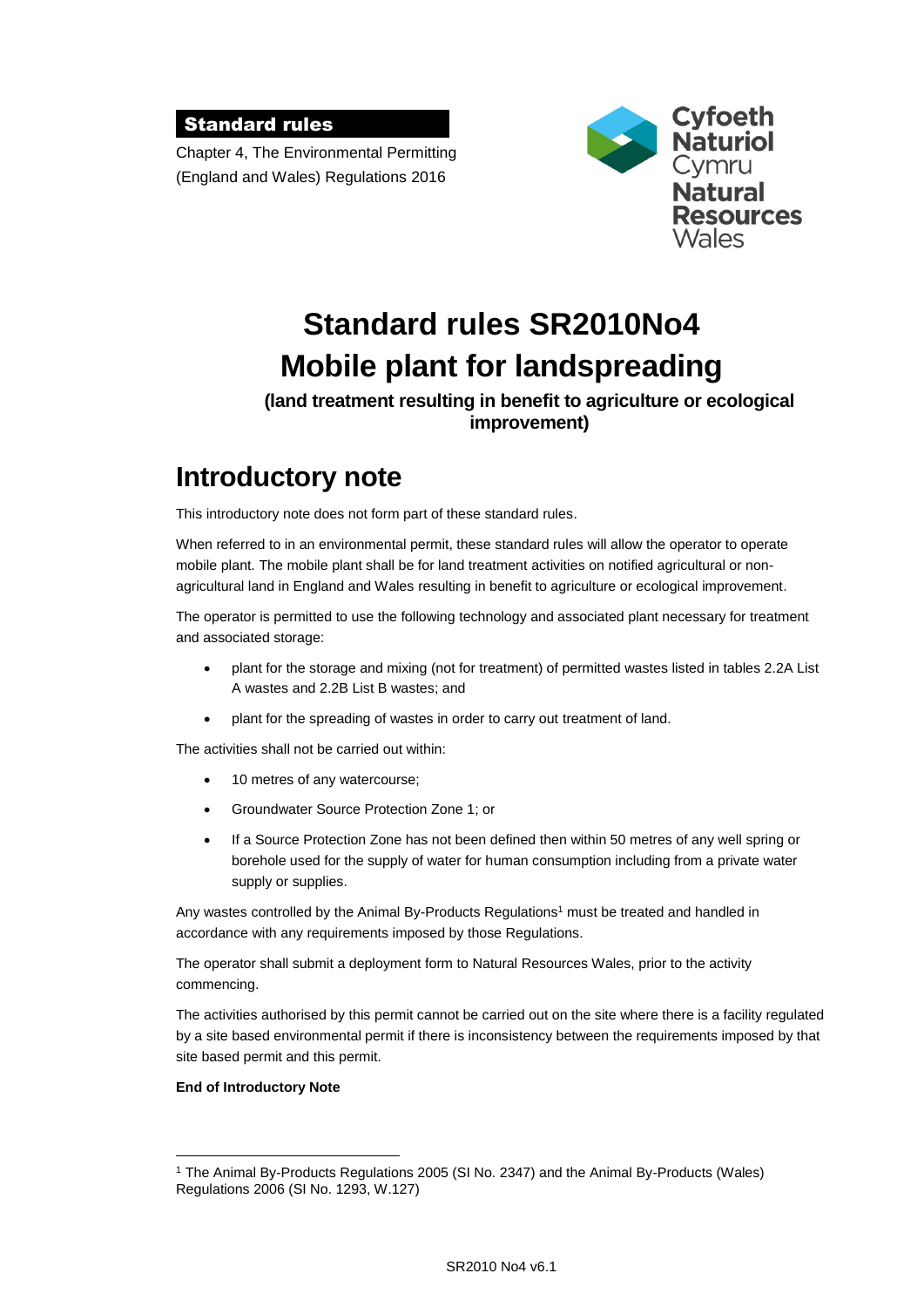## **Rules**

## **1 – Management**

### **1.1 General management**

- 1.1.1 The operator shall manage and operate the activities:
	- (a) in accordance with a written management system that identifies and minimises risks of pollution, including those arising from operations, maintenance, accidents, incidents, nonconformances, closure and those drawn to the attention of the operator as a result of complaints; and
	- (b) using sufficient competent persons and resources.
- 1.1.2 Records demonstrating compliance with rule 1.1.1 shall be maintained.
- 1.1.3 Any persons having duties that are or may be affected by the matters set out in these standard rules shall have convenient access to a copy of them kept at or near the place where those duties are carried out.
- 1.1.4 The operator shall comply with the requirements of an approved competence scheme.

### **1.2 Avoidance, recovery and disposal of wastes produced by the activities**

- 1.2.1 The operator shall take appropriate measures to ensure that:
	- (a) the waste hierarchy referred to in Article 4 of the Waste Framework Directive is applied to the generation of waste by the activities; and
	- (b) any waste generated by the activities is treated in accordance with the waste hierarchy referred to in Article 4 of the Waste Framework Directive; and
	- (c) where disposal is necessary, this is undertaken in a manner which minimises its impact on the environment.
- 1.2.2 The operator shall review and record at least every four years whether changes to those measures should be made and take any further appropriate measures identified by a review.

## **2 – Operations**

### **2.1 Permitted activities**

2.1.1 The operator is only authorised to carry out the activities specified in table 2.1 below ("the activities").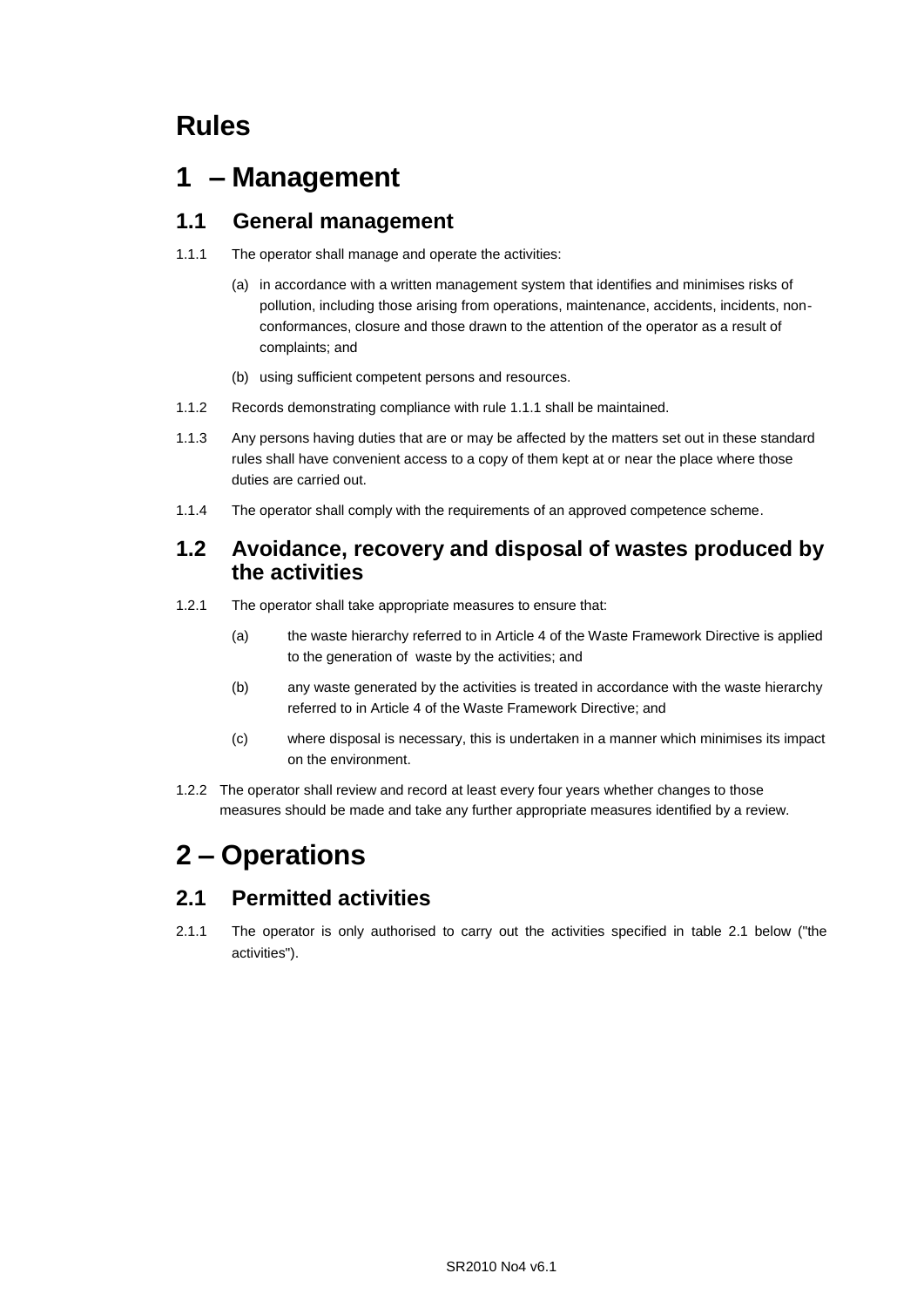| <b>Table 2.1 Activities</b>                                                          |                                                                                                                                                                                                                                                                                                                                                                                                                                                             |
|--------------------------------------------------------------------------------------|-------------------------------------------------------------------------------------------------------------------------------------------------------------------------------------------------------------------------------------------------------------------------------------------------------------------------------------------------------------------------------------------------------------------------------------------------------------|
| <b>Description of activities</b>                                                     | <b>Limits of activities</b>                                                                                                                                                                                                                                                                                                                                                                                                                                 |
| R13: Storage of wastes pending the<br>operation numbered R10.                        | Secure storage of waste listed in tables 2.2A List A<br>wastes and 2.2B List B wastes, at the place where it is to<br>be used for land treatment.                                                                                                                                                                                                                                                                                                           |
|                                                                                      | For each deployment no more than 3000 tonnes in total<br>of waste shall be stored at any one time. Of this no more<br>than 1250 tonnes shall be non-stackable waste.                                                                                                                                                                                                                                                                                        |
|                                                                                      | No more than 3000 tonnes of waste shall be stored in a<br>location at any one time. Of this no more than 1250<br>tonnes shall be non-stackable waste.                                                                                                                                                                                                                                                                                                       |
|                                                                                      | Waste shall be stored for no longer than 12 months.                                                                                                                                                                                                                                                                                                                                                                                                         |
| R10: Land treatment resulting in benefit<br>to agriculture or ecological improvement | The use of mobile plant to treat land with the types of<br>waste listed in tables 2.2A List A wastes and 2.2B List B<br>wastes, where such treatment results in benefit to<br>agriculture or ecological improvement.                                                                                                                                                                                                                                        |
|                                                                                      | The quantity of waste applied per hectare shall not<br>exceed that in the agreed deployment form and in any<br>event no more than the following quantities of waste shall<br>be spread on the land in any period of 12 months:<br>In the case of soil from washing and cleaning sugar<br>$\bullet$<br>beet (02 04 01) 1,500 tonnes per hectare;<br>In the case of dredging spoil from inland waters, (17<br>$\bullet$<br>05 06) 5000 tonnes per hectare; or |
|                                                                                      | In the case of any other waste, no more than 250<br>tonnes per hectare.                                                                                                                                                                                                                                                                                                                                                                                     |

- 2.1.2 At least 25 working days in advance of starting each land treatment activity Natural Resources Wales shall be notified using the deployment form LPD1. For each deployment, the notified proposals shall be limited to:
	- (a) no more than 10 waste streams: and
	- (b) land not exceeding 50 hectares, or 100 hectares for a single continuously managed area of land.
- 2.1.3 Each notification shall contain an assessment that shows that benefit will be conferred by spreading of the waste. The assessment shall be made by a person with appropriate technical expertise and contain evidence demonstrating the reasons for their opinion.
- 2.1.4 The activities detailed in a deployment shall not begin unless and until Natural Resources Wales has agreed the deployment form in writing.
- 2.1.5 The activities shall only be carried out in accordance with the requirements of the agreed deployment form unless otherwise agreed in writing by Natural Resources Wales.
- 2.1.6 Records demonstrating compliance with rules 2.1.3, 2.1.4 and 2.1.5 shall be maintained.
- 2.1.7 The activities shall not be carried out within:
	- (a) 10 metres of any watercourse; or
	- (b) Groundwater Source Protection Zone 1; or
	- (c) if a Source Protection Zone has not been defined then within 50 metres of any well spring or borehole used for the supply of water for human consumption including from a private water supply or supplies.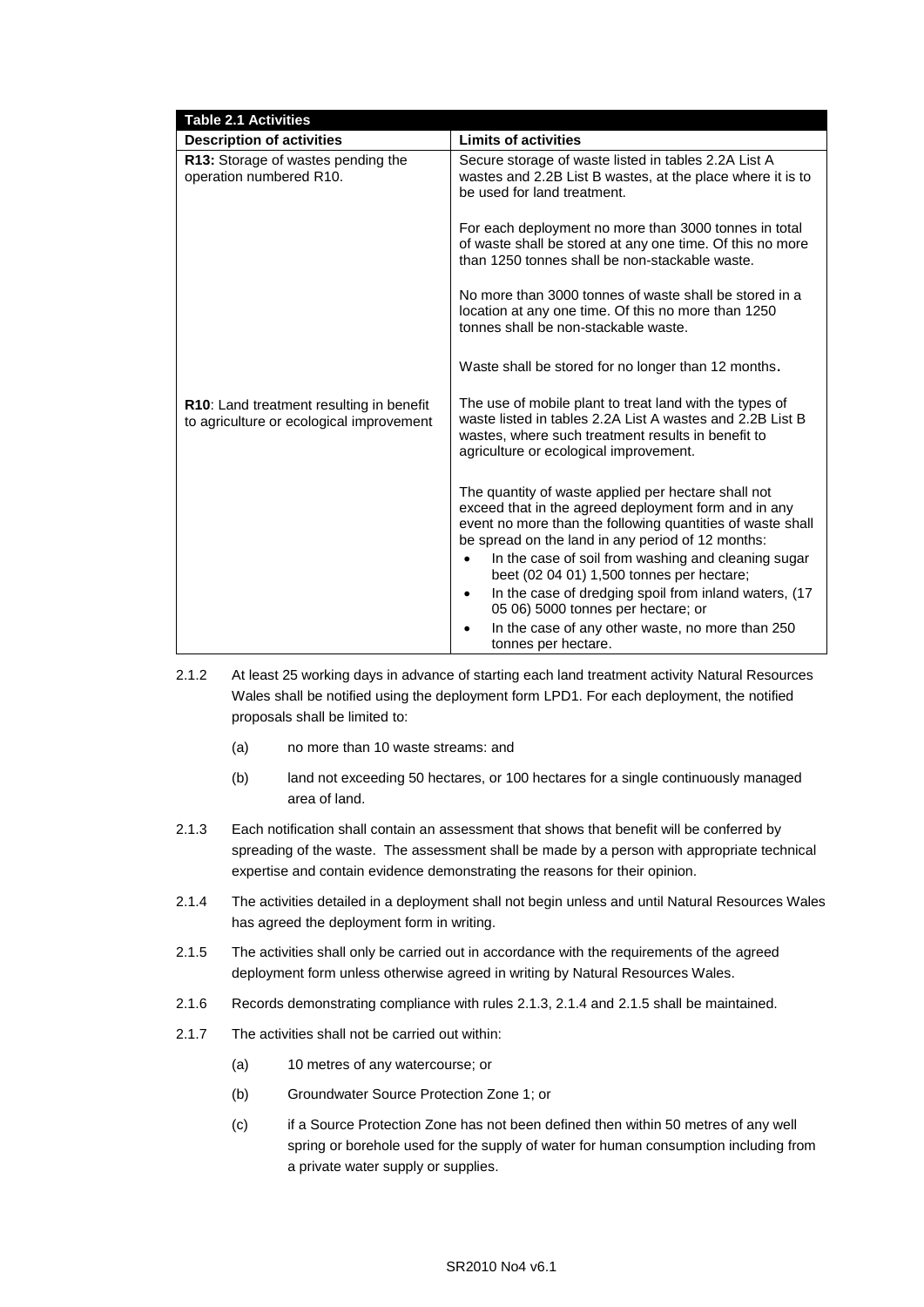- 2.1.8 High readily available nitrogen wastes shall only be stored or spread within a groundwater Safeguard Zone for nitrate:
	- (a) in periods outside of the NVZ closed periods for spreading organic manure with high readily available nitrogen;
	- (b) at application rates of ≤ 50m3/ha, with a minimum 3 week gap between applications; and
	- (c) to a maximum application rate of 250 kg total N per any given hectare.

### **2.2 Waste acceptance**

- 2.2.1 Waste shall only be accepted if:
	- (a) it is of a type listed in tables 2.2A and/ or 2.2B of these standard rules;
	- (b) it conforms to the description in the documentation supplied by the producer and holder; and
	- (c) it conforms to the agreed deployment form.

<sup>2.2.2</sup> Records demonstrating compliance with rule 2.2.1 shall be maintained.

|               | Table 2.2A Waste Types - List A wastes                                                                                                                                                                               |
|---------------|----------------------------------------------------------------------------------------------------------------------------------------------------------------------------------------------------------------------|
| Waste<br>Code | <b>Description</b>                                                                                                                                                                                                   |
| 01            | WASTES RESULTING FROM EXPLORATION, MINING, QUARRYING AND PHYSICAL<br><b>CHEMICAL TREATMENT OF MINERALS</b>                                                                                                           |
| 01 01         | wastes from mineral excavation                                                                                                                                                                                       |
| 01 01 02      | chalk only                                                                                                                                                                                                           |
| 01 04         | wastes from physical and chemical processing of non-metalliferous minerals                                                                                                                                           |
| 01 04 08      | chalk only                                                                                                                                                                                                           |
| 02            | WASTES FROM AGRICULTURE, HORTICULTURE, AQUACULTURE, FORESTRY,<br>HUNTING AND FISHING, FOOD PREPARATION AND PROCESSING                                                                                                |
| 02 01         | wastes from agriculture, horticulture, aquaculture, forestry, hunting and fishing                                                                                                                                    |
| 02 01 01      | soils from washing and cleaning fruit and vegetables only                                                                                                                                                            |
| 02 01 03      | plant-tissue waste                                                                                                                                                                                                   |
| 02 01 06      | farmyard manure and slurry, horse manure and soiled bedding made from plant tissue only                                                                                                                              |
| 02 01 99      | milk from agricultural premises only                                                                                                                                                                                 |
| 02 01 99      | untreated wash waters from cleaning fruit and vegetables on farm only                                                                                                                                                |
| 02 02         | wastes from the preparation and processing of meat, fish and other foods of animal<br>origin                                                                                                                         |
| 02 02 02      | shellfish shells from which the soft tissue or flesh has been removed only                                                                                                                                           |
| 02 03         | wastes from fruit, vegetables, cereals, edible oils, cocoa, coffee, tea and tobacco<br>preparation and processing; conserve production; yeast and yeast extract<br>production, molasses preparation and fermentation |
| 02 03 05      | effluent from the on-site treatment of wash waters from cleaning fruit and vegetables on<br>farm only                                                                                                                |
| 02 03 99      | soils from cleaning and washing fruit and vegetables only                                                                                                                                                            |
| 02 03 99      | untreated wash waters from cleaning fruit and vegetables on farm only                                                                                                                                                |
| 02 04         | wastes from sugar processing                                                                                                                                                                                         |
| 02 04 01      | soil from cleaning and washing beet                                                                                                                                                                                  |
| 03            | WASTES FROM WOOD PROCESSING AND THE PRODUCTION OF PANELS AND<br>FURNITURE, PULP, PAPER AND CARDBOARD                                                                                                                 |
| 03 01         | wastes from wood processing and the production of panels and furniture                                                                                                                                               |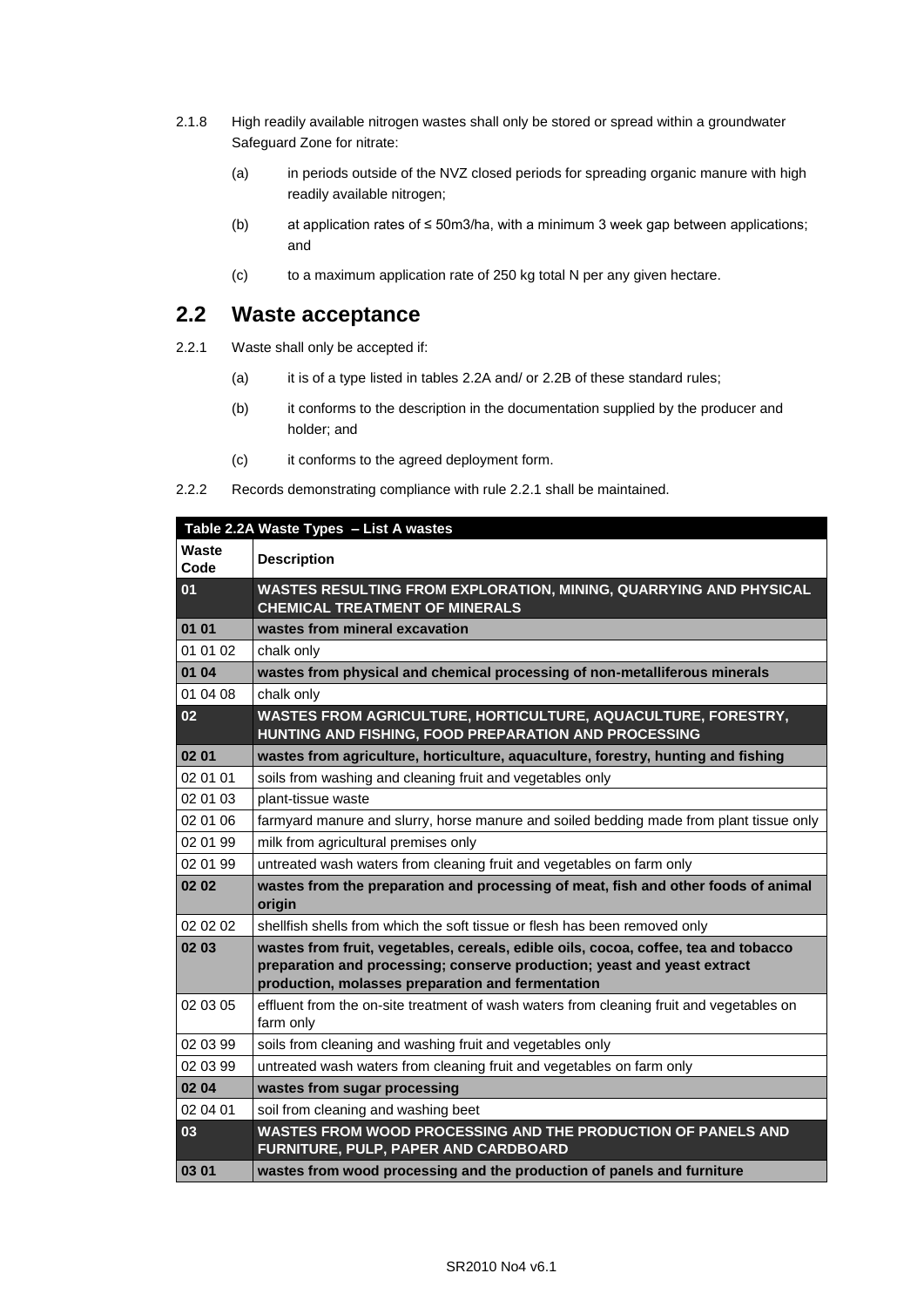| Table 2.2A Waste Types - List A wastes |                                                                                                                                                                                     |
|----------------------------------------|-------------------------------------------------------------------------------------------------------------------------------------------------------------------------------------|
| Waste<br>Code                          | <b>Description</b>                                                                                                                                                                  |
| 03 01 01                               | waste bark and cork                                                                                                                                                                 |
| 03 01 05                               | untreated sawdust and wood shavings other than those mentioned in 03 01 04 only                                                                                                     |
| 03 03                                  | wastes from pulp, paper and cardboard production and processing                                                                                                                     |
| 03 03 01                               | waste bark and wood, pulp from virgin timber                                                                                                                                        |
| 04                                     | <b>WASTES FROM THE LEATHER, FUR AND TEXTILE INDUSTRIES</b>                                                                                                                          |
| 04 02                                  | waste from the textile industry                                                                                                                                                     |
| 04 02 10                               | organic matter from natural products only                                                                                                                                           |
| 17                                     | <b>CONSTRUCTION AND DEMOLITION WASTES (INCLUDING EXCAVATED SOIL FROM</b><br><b>CONTAMINATED SITES)</b>                                                                              |
| 17 05                                  | soils (excluding excavated soils from contaminated sites), stones and dredgings                                                                                                     |
| 17 05 04                               | topsoil, peat, subsoil and stones only other than those mentioned in 17 05 03                                                                                                       |
| 19                                     | WASTE FROM WASTE MANAGEMENT FACILITIES, OFF-SITE WASTE WATER<br>TREATMENT PLANTS AND THE PREPARATION OF WATER INTENDED FOR HUMAN<br><b>CONSUMPTION AND WATER FOR INDUSTRIAL USE</b> |
| 19 05                                  | wastes from the aerobic treatment of waste                                                                                                                                          |
| 19 05 03                               | compost derived from biodegradable waste listed in this table only                                                                                                                  |
| 20                                     | MUNICIPAL WASTES (HOUSEHOLD WASTE AND SIMILAR COMMERCIAL,<br>INDUSTRIAL AND INSTITUTIONAL WASTES) INCLUDING SEPARATELY<br><b>COLLECTED FRACTIONS</b>                                |
| 20 02                                  | garden and park wastes (including cemetery waste)                                                                                                                                   |
| 20 02 01                               | seaweed only                                                                                                                                                                        |
| 20 02 02                               | soils and stones                                                                                                                                                                    |

| Table 2.2B Waste Types - List B wastes |                                                                                                                                                                     |
|----------------------------------------|---------------------------------------------------------------------------------------------------------------------------------------------------------------------|
| Waste<br>Code                          | <b>Description</b>                                                                                                                                                  |
| 02                                     | WASTES FROM AGRICULTURE, HORTICULTURE, AQUACULTURE, FORESTRY,<br>HUNTING AND FISHING, FOOD PREPARATION AND PROCESSING                                               |
| 02 01                                  | wastes from agriculture, horticulture, aquaculture, forestry, hunting and fishing                                                                                   |
| 02 01 99                               | slurry and manure and soiled bedding from any premises except abattoirs, soiled<br>biodegradable bedding not made from plant tissue, soiled bedding desiccants only |
| 02 01 99                               | spent mushroom compost                                                                                                                                              |
| 02 02                                  | wastes from the preparation and processing of meat, fish and other foods of animal<br>origin                                                                        |
| 02 02 01                               | untreated wash waters and sludges from washing and cleaning from abattoirs, poultry<br>preparation plants, rendering plants or fish preparation plants only         |
| 02 02 01                               | wash waters and sludges from secondary food processing or the cook chill sector                                                                                     |
| 02 02 02                               | egg shells from hatcheries, processing plants and similar premises                                                                                                  |
| 02 02 02                               | cooked shellfish shell which is not completely free of flesh                                                                                                        |
| 02 02 02                               | blood and gut contents from abattoirs, poultry preparation plants, rendering plant or fish<br>preparation plants only                                               |
| 02 02 04                               | sludges from on-site effluent treatment plant from abattoirs, poultry preparation plants,<br>rendering plants or fish preparation plants only                       |
| 02 02 99                               | slurry and manure and soiled bedding from abattoirs including soiled biodegradable<br>bedding not made from plant tissue and soiled bedding desiccants only         |
| 02 02 99                               | washwaters from animal by-product handling and processing plants that meet the waste<br>water treatment requirements in the ABPR                                    |
| 02 02 99                               | processed animal by-product material from rendering plants                                                                                                          |
| 02 02 99                               | catering waste                                                                                                                                                      |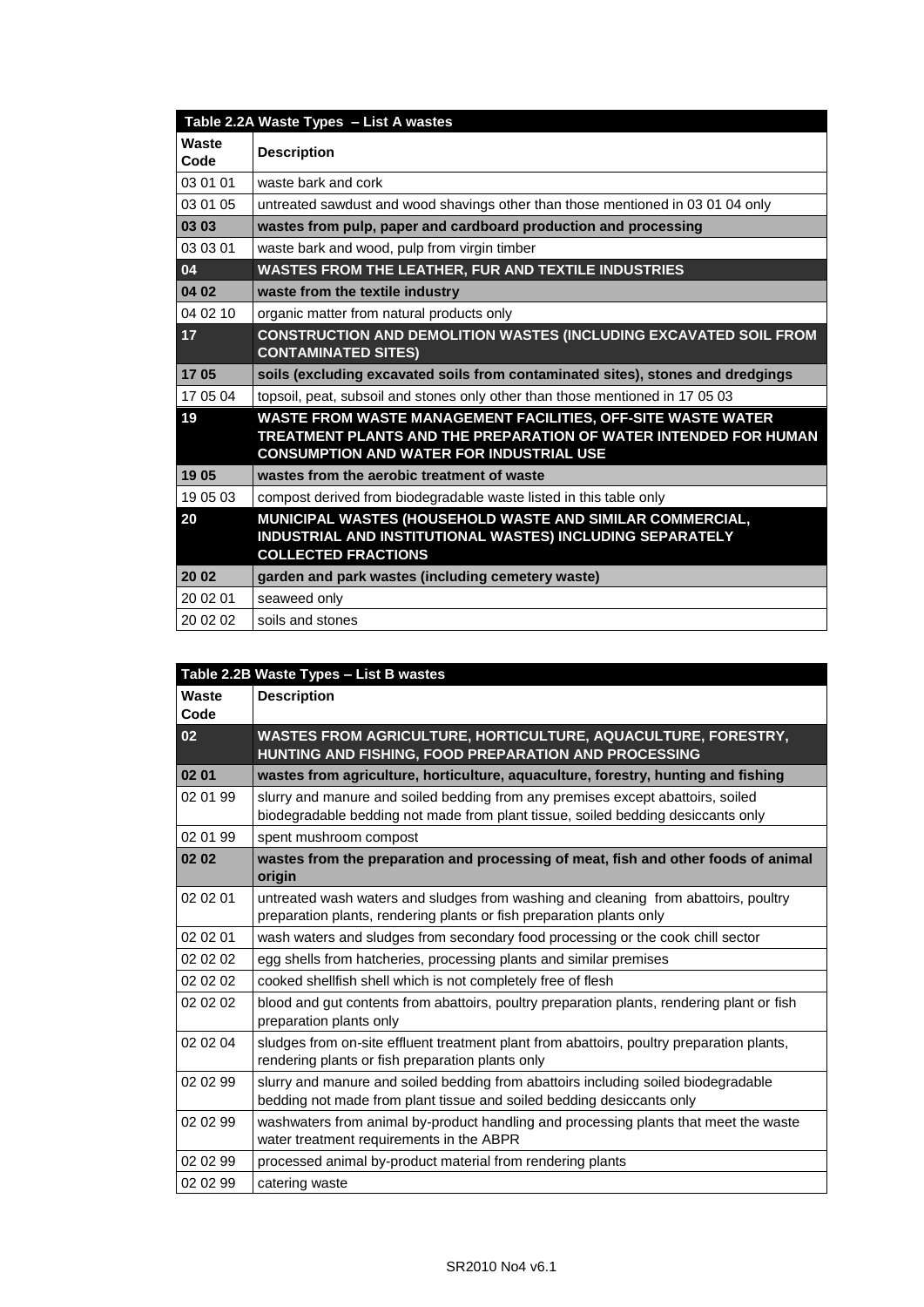|               | Table 2.2B Waste Types - List B wastes                                                                                                                        |
|---------------|---------------------------------------------------------------------------------------------------------------------------------------------------------------|
| Waste<br>Code | <b>Description</b>                                                                                                                                            |
| 02 03         | wastes from fruit, vegetables, cereals, edible oils, cocoa, coffee, tea and tobacco                                                                           |
|               | preparation and processing; conserve production; yeast and yeast extract                                                                                      |
|               | production, molasses preparation and fermentation                                                                                                             |
| 02 03 01      | sludges from washing and cleaning produced during food preparation and processing only                                                                        |
| 02 03 01      | wash waters and sludges from secondary food processing or the cook chill sector                                                                               |
| 02 03 01      | sludges from washing, cleaning, peeling, centrifuging and separation                                                                                          |
| 02 03 02      | wastes from preserving agents                                                                                                                                 |
| 02 03 03      | wastes from solvent extraction                                                                                                                                |
| 02 03 04      | biodegradable materials unsuitable for consumption or processing only                                                                                         |
| 02 03 05      | sludges from on-site effluent treatment                                                                                                                       |
| 02 03 99      | biodegradable wastes not otherwise specified from the processing of such materials<br>including those from secondary food processing or the cook-chill sector |
| 02 04         | wastes from sugar processing                                                                                                                                  |
| 02 04 02      | off-specification calcium carbonate                                                                                                                           |
| 02 04 03      | sludges from on-site effluent treatment                                                                                                                       |
| 02 04 99      | biodegradable wastes not otherwise specified derived from the processing of sugar                                                                             |
| 02 05         | wastes from the dairy products industry                                                                                                                       |
| 02 05 01      | biodegradable materials unsuitable for consumption or processing                                                                                              |
| 02 05 02      | sludges from on-site effluent treatment                                                                                                                       |
| 02 05 99      | biodegradable wastes not otherwise specified derived from the processing of dairy<br>products                                                                 |
| 02 06         | wastes from the baking and confectionery industry                                                                                                             |
| 02 06 01      | biodegradable materials unsuitable for consumption or processing                                                                                              |
| 02 06 02      | wastes from preserving agents                                                                                                                                 |
| 02 06 03      | sludges from on-site effluent treatment                                                                                                                       |
| 02 06 99      | biodegradable wastes not otherwise specified from the processing of materials used in<br>baking and confectionary                                             |
| 02 07         | wastes from the production of alcoholic and non-alcoholic beverages (except coffee,<br>tea and cocoa)                                                         |
| 02 07 01      | wastes from washing, cleaning and mechanical reduction of raw materials                                                                                       |
| 02 07 02      | wastes from spirits distillation                                                                                                                              |
| 02 07 03      | wastes from chemical treatment                                                                                                                                |
| 02 07 04      | materials unsuitable for consumption or processing                                                                                                            |
| 02 07 05      | sludges from on-site effluent treatment                                                                                                                       |
| 02 07 99      | biodegradable wastes not otherwise specified from the processing of the raw materials                                                                         |
|               | used in the production of such beverages only                                                                                                                 |
| 03            | WASTES FROM WOOD PROCESSING AND THE PRODUCTION OF PANELS AND<br>FURNITURE, PULP, PAPER AND CARDBOARD                                                          |
| 03 01         | wastes from wood processing and the production of panels and furniture                                                                                        |
| 03 01 05      | untreated sawdust, shavings, cuttings, wood, particle board and biodegradable veneer                                                                          |
|               | other than those in 03 01 04                                                                                                                                  |
| 03 03         | wastes from pulp, paper and cardboard production and processing                                                                                               |
| 03 03 05      | de-inked paper sludge and de-inked paper pulp from paper recycling only                                                                                       |
| 03 03 09      | lime mud waste                                                                                                                                                |
| 03 03 10      | fibre rejects and sludges including mineral based fillers and coatings only                                                                                   |
| 03 03 11      | sludges from on-site effluent treatment other than those mentioned in 03 03 10                                                                                |
| 04            | WASTES FROM THE LEATHER, FUR AND TEXTILE INDUSTRIES                                                                                                           |
| 04 01         | wastes from the leather and fur industry                                                                                                                      |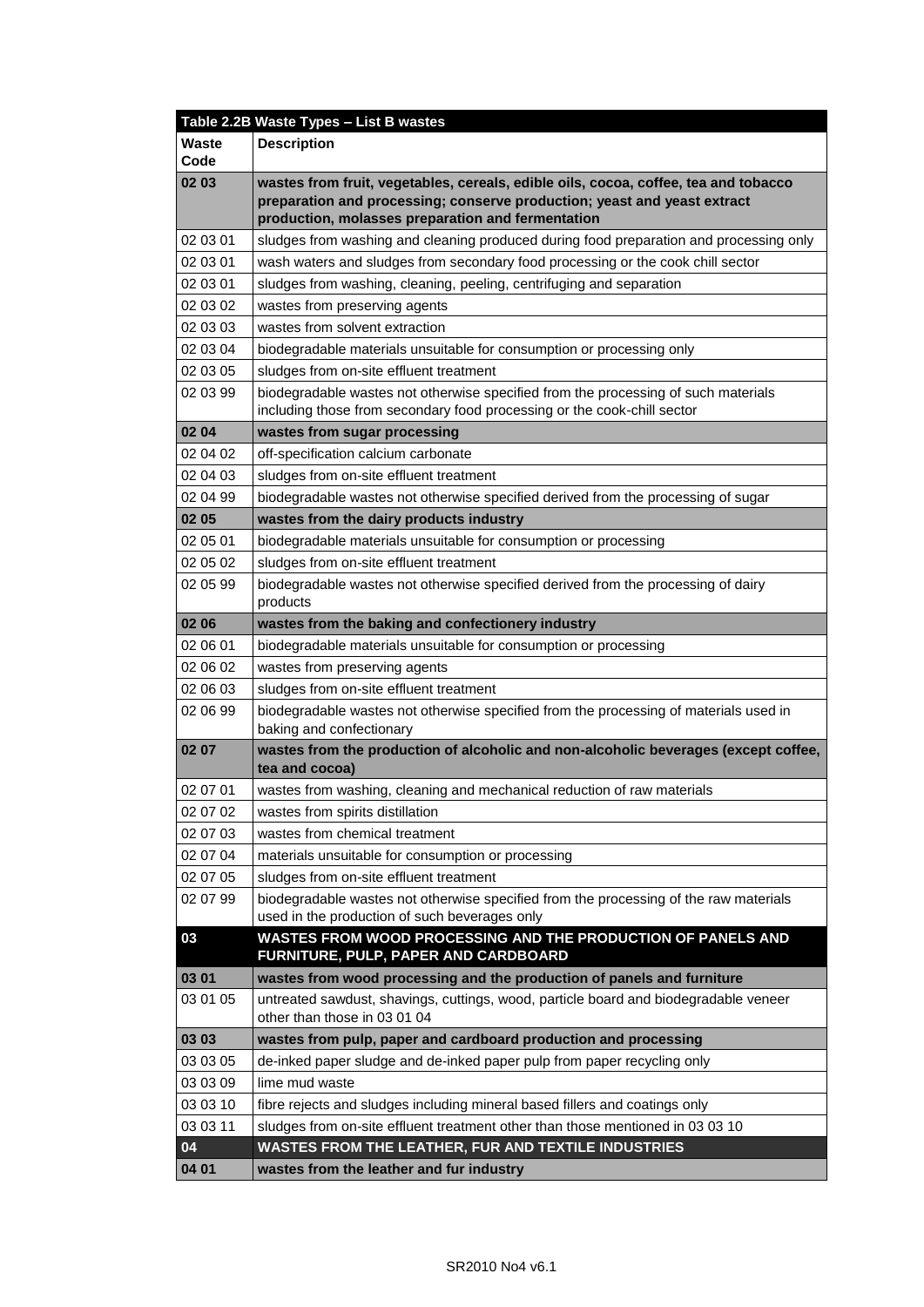|                      | Table 2.2B Waste Types - List B wastes                                                                                                                                              |
|----------------------|-------------------------------------------------------------------------------------------------------------------------------------------------------------------------------------|
| <b>Waste</b><br>Code | <b>Description</b>                                                                                                                                                                  |
| 04 01 07             | sludges from on-site effluent treatment free of chromium                                                                                                                            |
| 04 02                | wastes from the textile industry                                                                                                                                                    |
| 04 02 15             | biodegradable wastes from finishing other than those containing organic solvents only                                                                                               |
| 04 02 20             | sludges from on-site effluent treatment other than those mentioned in 04 02 19                                                                                                      |
| 04 02 21             | wastes from unprocessed biodegradable textile fibres only                                                                                                                           |
| 04 02 22             | wastes from processed biodegradable textile fibres only                                                                                                                             |
| 05                   | WASTES FROM PETROLEUM REFINING, NATURAL GAS PURIFICATION AND<br>PYROLYTIC TREATMENT OF COAL                                                                                         |
| 05 01                | wastes from petroleum refining                                                                                                                                                      |
| 05 01 10             | activated sludges from on-site oil refinery biological effluent treatment plants other than<br>those mentioned in 05 01 09                                                          |
| 07                   | <b>WASTES FROM ORGANIC CHEMICAL PROCESSES</b>                                                                                                                                       |
| 07 07                | wastes from the manufacture, formulation, supply and use of fine chemicals and<br>chemical products not otherwise specified                                                         |
| 07 07 12             | sludges from on-site biological effluent treatment plant at chemical manufacturing sites<br>other than those mentioned in 07 01 11 only                                             |
| 10                   | <b>WASTE FROM THERMAL PROCESSES</b>                                                                                                                                                 |
| 10 01                | waste from power stations and other combustion plants                                                                                                                               |
| 10 01 01             | poultry litter ash, paper sludge ash and ash from wood chip boilers only                                                                                                            |
| 10 01 01             | meat and bone meal ash                                                                                                                                                              |
| 10 01 05             | flue gas gypsum (solid) only                                                                                                                                                        |
| 10 01 07             | flue gas gypsum (sludge) only                                                                                                                                                       |
| 10 13                | wastes from manufacture of cement, lime and plaster and articles and products<br>made from them                                                                                     |
| 10 13 04             | wastes from calcinations and hydration of lime                                                                                                                                      |
| 10 13 12*            | cement kiln dusts and by-pass dust only                                                                                                                                             |
| 10 13 13             | cement kiln dusts and by-pass dust other than those mentioned in 10 13 12 only                                                                                                      |
| 10 13 99             | gypsum only                                                                                                                                                                         |
| 16                   | <b>WASTES NOT OTHERWISE SPECIFIED IN THE LIST</b>                                                                                                                                   |
| 16 03                | off-specification batches and unused products                                                                                                                                       |
| 16 03 06             | out of date and out of specification beverages only                                                                                                                                 |
| 16 10                | aqueous liquid wastes destined for off-site treatment                                                                                                                               |
| 16 10 02             | washwaters from animal by-product intermediate plants that meet the waste water<br>treatment requirements in the ABPR                                                               |
|                      |                                                                                                                                                                                     |
| 17                   | CONSTRUCTION AND DEMOLITION WASTES (INCLUDING EXCAVATED SOIL FROM<br><b>CONTAMINATED SITES)</b>                                                                                     |
| 1705                 | soils (excluding excavated soils from contaminated sites), stones and dredgings                                                                                                     |
| 17 05 06             | dredging spoil other than those mentioned in 17 05 05                                                                                                                               |
| 19                   | WASTE FROM WASTE MANAGEMENT FACILITIES, OFF-SITE WASTE WATER<br>TREATMENT PLANTS AND THE PREPARATION OF WATER INTENDED FOR HUMAN<br><b>CONSUMPTION AND WATER FOR INDUSTRIAL USE</b> |
| 19 01                | wastes from incineration and pyrolysis of waste                                                                                                                                     |
| 19 01 12             | ash from the incineration of pig and poultry carcasses at premises used for agriculture only                                                                                        |
| 19 01 18             | biochar manufactured from untreated wood, bark, and cork from the furniture                                                                                                         |
|                      | manufacturing and wood processing industries (including untreated sawdust, wood<br>shavings, and wood cuttings, except from particle board)                                         |
| 19 01 18             | biochar manufactured from untreated wood and plant matter from agriculture, horticulture<br>and forestry, or from vegetable waste from food preparation and processing              |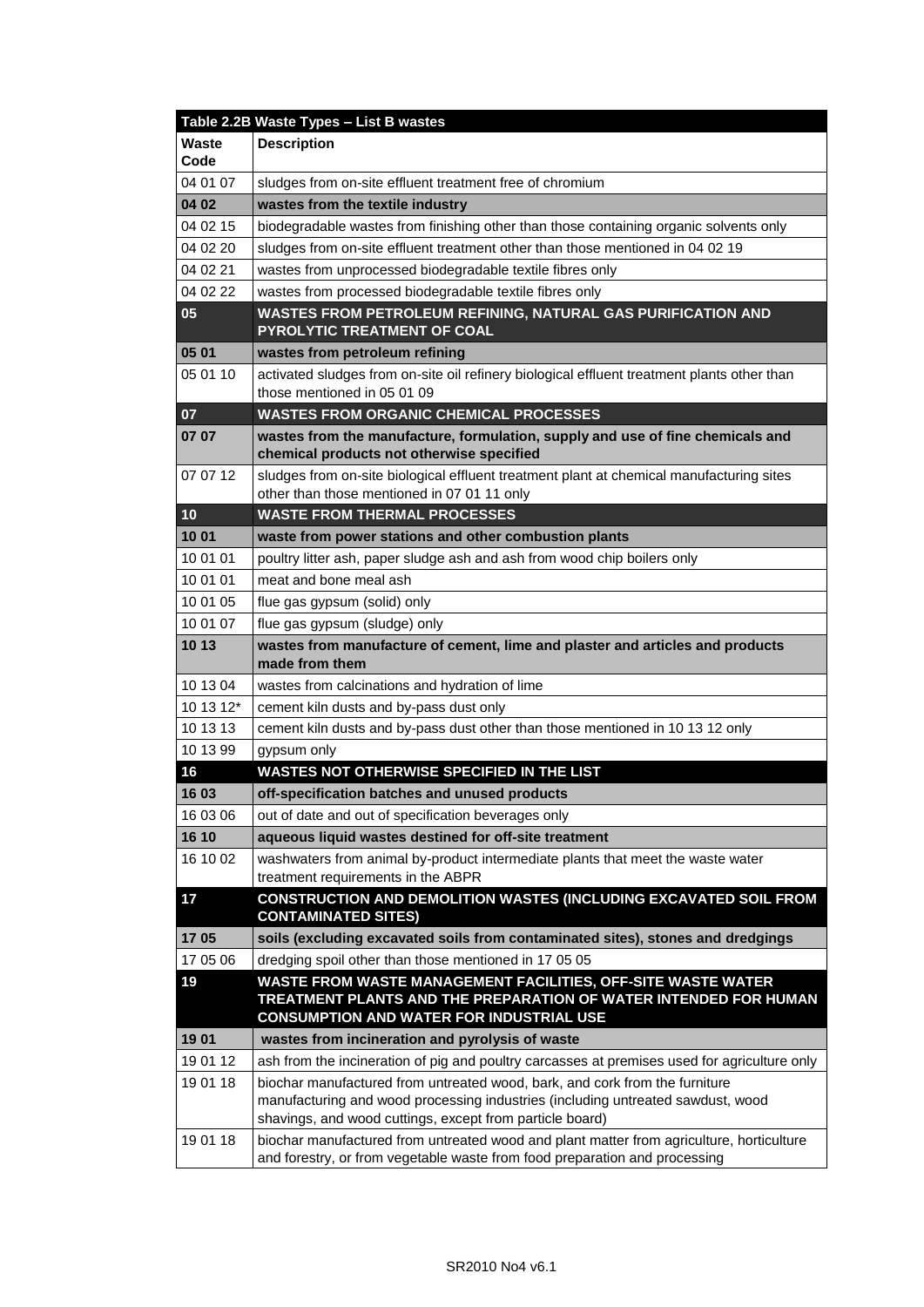|           | Table 2.2B Waste Types - List B wastes                                                                                                                        |
|-----------|---------------------------------------------------------------------------------------------------------------------------------------------------------------|
| Waste     | <b>Description</b>                                                                                                                                            |
| Code      |                                                                                                                                                               |
| 19 02     | wastes from physico/chemical treatments of waste (including dechromatation,<br>decyanidation, neutralisation)                                                 |
| 19 02 03  | cement kiln dust and by-pass dust from cement kilns conditioned with water only                                                                               |
| 19 02 04* | cement kiln dust and by-pass dust from cement kilns conditioned with water only                                                                               |
| 19 05     | wastes from the aerobic treatment of waste                                                                                                                    |
| 19 05 03  | compost from source segregated biodegradable waste only                                                                                                       |
| 19 05 03  | compost from source segregated biodegradable waste and sludges from treatment of<br>urban waste water only                                                    |
| 19 05 99  | liquor and digestate from aerobic treatment of source segregated biodegradable waste only                                                                     |
| 1906      | wastes from anaerobic treatment of waste                                                                                                                      |
| 19 06 05  | liquor from anaerobic treatment of source segregated biodegradable waste                                                                                      |
| 19 06 06  | whole digestate and fibre digestate from anaerobic treatment of source segregated<br>biodegradable waste                                                      |
| 19 06 06  | whole digestate and fibre digestate from anaerobic treatment of source segregated<br>biodegradable waste and sludges from treatment of urban waste water only |
| 1909      | wastes from the preparation of water intended for human consumption or water for<br>industrial use                                                            |
| 19 09 02  | sludges from water clarification                                                                                                                              |
| 19 12     | wastes from the mechanical treatment of waste (for example sorting,                                                                                           |
|           | crushing, compacting, pelletising) not otherwise specified                                                                                                    |
| 19 12 12  | recycled gypsum from plasterboard                                                                                                                             |
| 20        | MUNICIPAL WASTES (HOUSEHOLD WASTE AND SIMILAR COMMERCIAL,<br>INDUSTRIAL AND INSTITUTIONAL WASTES) INCLUDING SEPARATELY<br><b>COLLECTED FRACTIONS</b>          |
| 20 02     | garden and park wastes (including cemetery waste)                                                                                                             |
| 20 02 01  | plant tissue waste from parks only                                                                                                                            |

### **2.3 Operating techniques**

2.3.1 The activities shall be operated using the techniques and in the manner described in Table 2.3 below.

#### **Table 2.3 Operating techniques**

- 1. All non-stackable waste shall be stored within a secure container (including lagoons).
- 2. Non-stackable waste shall not be stored within 0.3 metres of the top of an open storage container or within 0.75 metres of the top of a lagoon.
- 3. Field heaps shall occupy as small a surface area as is practically required to support the heap and prevent it from collapsing and must not be located within 30m of surface water if the land is steeply sloping.

2.3.2 Waste must not be spread on land if:

- (a) the land has been frozen for 12 hours or more in the preceding 24 hours; or
- (b) the land is waterlogged, frozen or snow covered.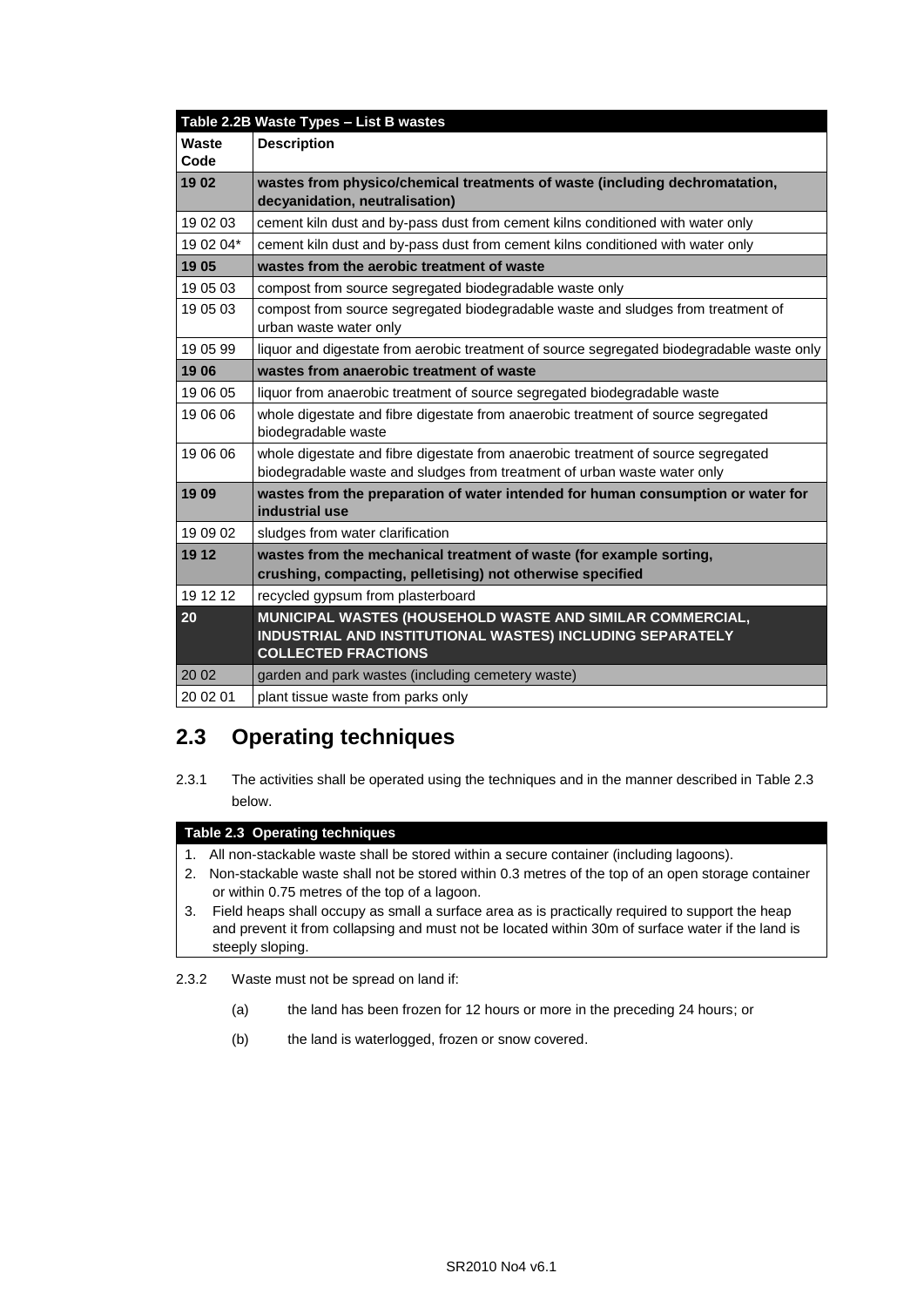## **3 – Emissions and monitoring**

### **3.1 Emissions to air, water or land**

- 3.1.1 There shall be no point source emissions to land, except from the sources listed in the agreed deployment form.
- 3.1.2 The limits given in the agreed deployment form shall not be exceeded.

### **3.2 Emissions of substances not controlled by emission limits**

- 3.2.1 Emissions of substances not controlled by emission limits (excluding odour) shall not cause pollution. The operator shall not be taken to have breached this rule if appropriate measures, including, but not limited to, those specified in any approved emissions management plan, have been taken to prevent or where that is not practicable, to minimise, those emissions.
- 3.2.2 The operator shall:
	- (a) if notified by Natural Resources Wales that the activities are giving rise to pollution, submit to Natural Resources Wales for approval within the period specified, an emissions management plan;
	- (b) implement the approved emissions management plan, from the date of approval, unless otherwise agreed in writing by Natural Resources Wales.
- 3.2.3 All liquids in containers, whose emission to water or land could cause pollution, shall be provided with secondary containment, unless the operator has used other appropriate measures to prevent or where that is not practicable, to minimise, leakage and spillage from the primary container.
- 3.2.4 High readily available nitrogen wastes shall be covered to prevent or where that is not practicable, to minimise, the loss of ammonia when stored within 200 metres of a European Site, Ramsar Site or a Site of Special Scientific Interest (SSSI).

### **3.3 Odour**

- 3.3.1 Emissions from the activities shall be free from odour at levels likely to cause pollution outside the site, as perceived by an authorised officer of Natural Resources Wales, unless the operator has used appropriate measures, including, but not limited to, those specified in any approved odour management plan, to prevent or where that is not practicable, to minimise, the odour.
- 3.3.2 The operator shall:
	- (a) maintain and implement an odour management plan;
	- (b) if notified by Natural Resources Wales that the activities are giving rise to pollution outside the site due to odour, submit to Natural Resources Wales for approval within the specified period, a revised odour management plan;
	- (c) implement any approved revised odour management plan from the date of approval, unless otherwise agreed in writing by Natural Resources Wales.

### **3.4 Noise and vibration**

3.4.1 Emissions from the activities shall be free from noise and vibration at levels likely to cause pollution outside the site, as perceived by an authorised officer of Natural Resources Wales, unless the operator has used appropriate measures, including, but not limited to, those specified in any approved noise and vibration management plan, to prevent or where that is not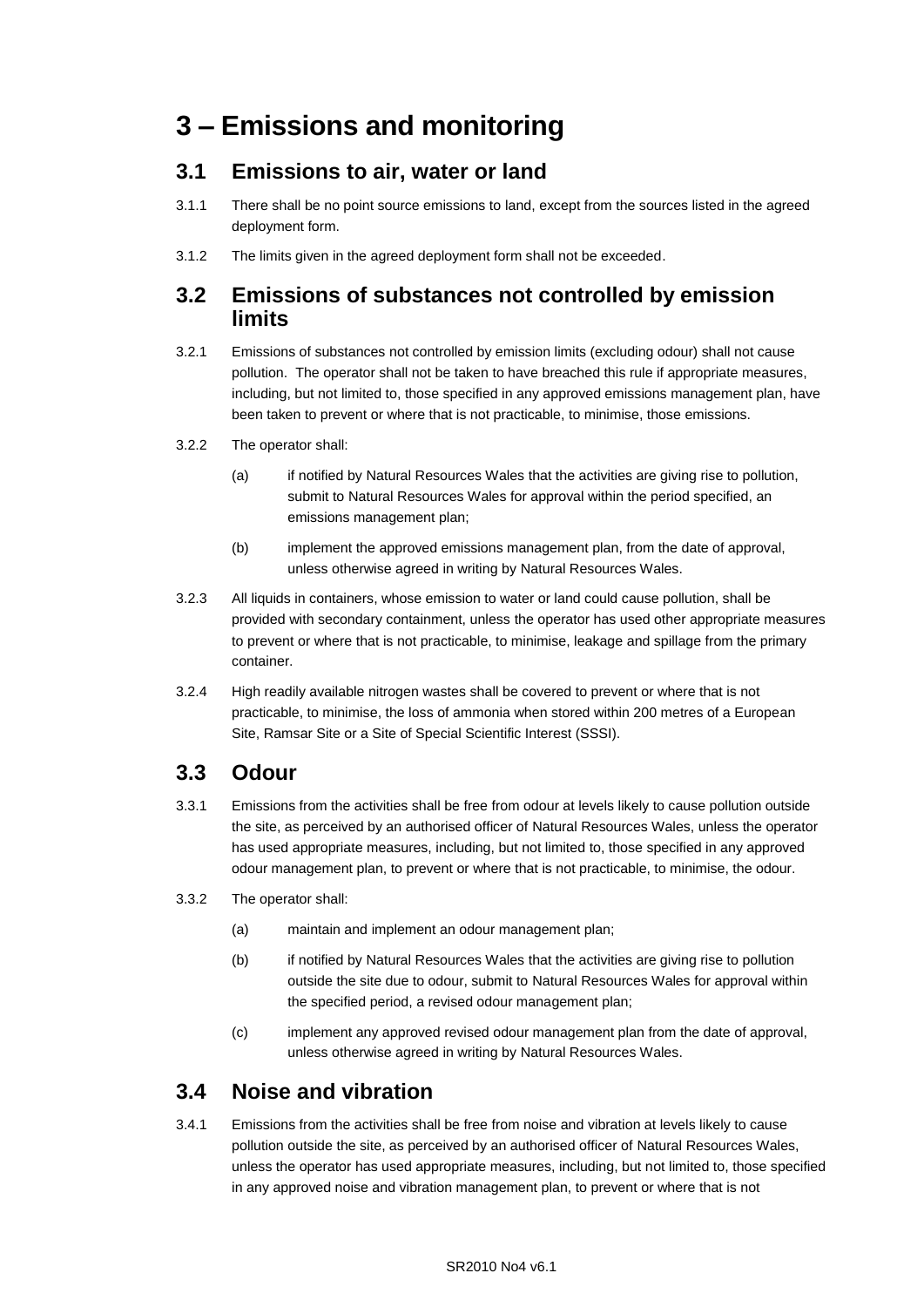practicable, to minimise, the noise and vibration.

- 3.4.2 The operator shall:
	- (a) if notified by Natural Resources Wales that the activities are giving rise to pollution outside the site due to noise and vibration, submit to Natural Resources Wales for approval within the period specified, a noise and vibration management plan; and
	- (b) implement the approved noise and vibration management plan, from the date of approval, unless otherwise agreed in writing by Natural Resources Wales.

## **4 – Information**

### **4.1 Records**

- 4.1.1 All records required to be made by these standard rules shall:
	- (a) be legible;
	- (b) be made as soon as reasonably practicable;
	- (c) if amended, be amended in such a way that the original and any subsequent amendments remain legible or are capable of retrieval; and
	- (d) be retained, unless otherwise agreed by Natural Resources Wales, for at least 6 years from the date when the records were made.
- 4.1.2 The operator shall keep on site all records, plans and the management system required to be maintained by these standard rules, unless otherwise agreed in writing by Natural Resources Wales.

### **4.2 Reporting**

- 4.2.1 The operator shall send all reports and notifications required by these standard rules to Natural Resources Wales using the contact details supplied in writing by Natural Resources Wales.
- 4.2.2 Within one month of the end of each quarter, the operator shall submit to Natural Resources Wales using the form made available for the purpose, the information specified on the form relating to the site and the waste accepted and removed from it during the previous quarter.

### **4.3 Notifications**

- 4.3.1 Natural Resources Wales shall be notified without delay following the detection of:
	- (a) any malfunction, breakdown or failure of equipment or techniques, accident or emission of a substance not controlled by an emission limit which has caused, is causing or may cause significant pollution;
	- (b) the breach of a limit specified in these standard rules; or
	- (c) any significant adverse environmental effects.
- 4.3.2 Written confirmation of actual or potential pollution incidents and breaches of emission limits shall be submitted within 24 hours.
- 4.3.3 Where Natural Resources Wales has requested in writing that it shall be notified when the operator is to undertake monitoring and/or spot sampling, the operator shall inform Natural Resources Wales when the relevant monitoring and/or spot sampling is to take place. The operator shall provide this information to Natural Resources Wales at least 14 days before the date the monitoring is to be undertaken.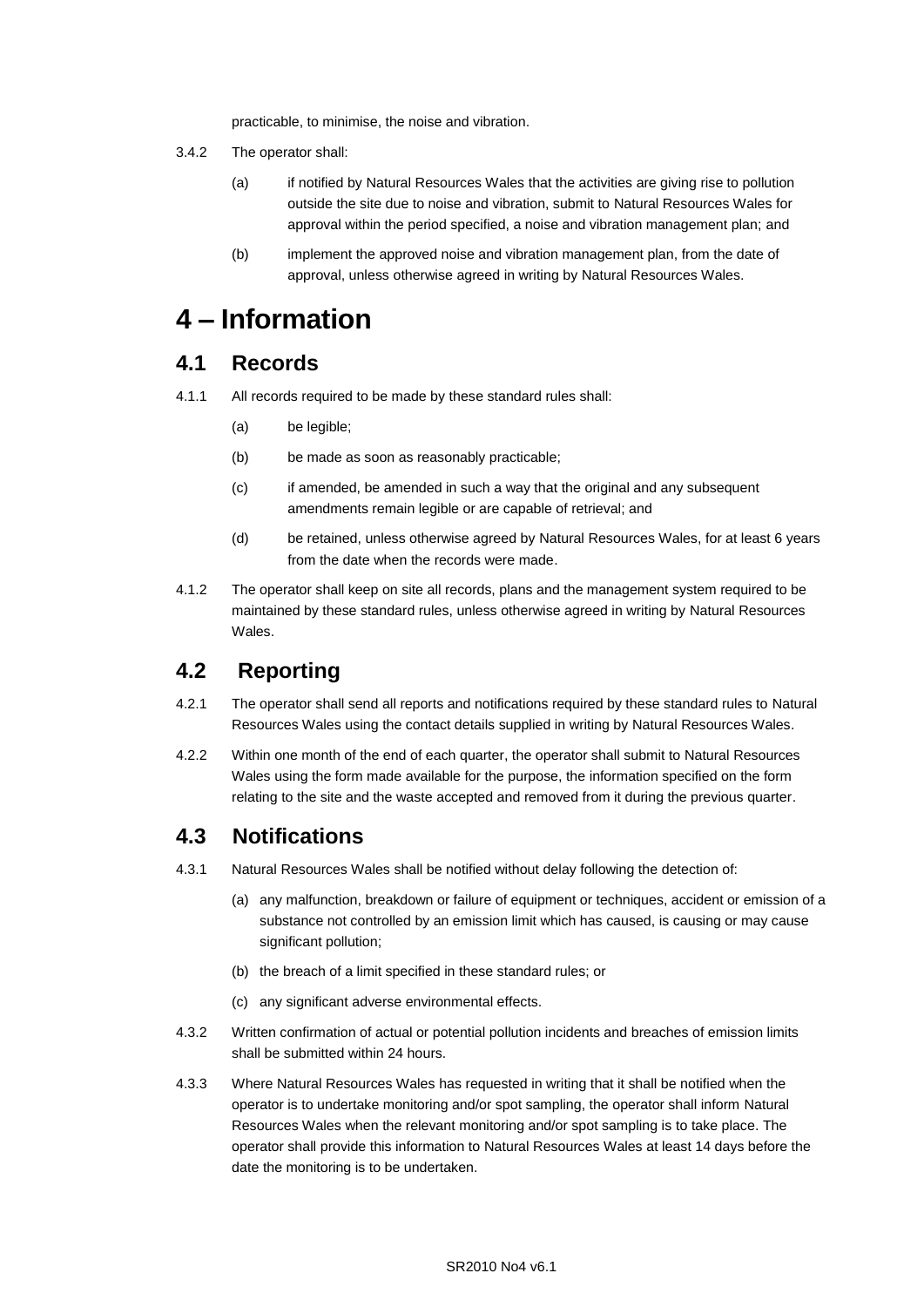- 4.3.4 Natural Resources Wales shall be notified at least 48 hours but no more than 7 days in advance of the intention to commence spreading operations. In the event that spreading operations stop for more than 7 days the Natural Resources Wales shall be notified at least 48 hours but no more than 7 days in advance of the intention to recommence spreading.
- 4.3.5 Natural Resources Wales shall be notified within 14 days of the occurrence of the following matters except where such disclosure is prohibited by Stock Exchange rules:
	- a) Where the operator is a registered company:
		- any change in the operator's trading name, registered name or registered office address; and
		- any steps taken with a view to the operator going into administration, entering into a company voluntary arrangement or being wound up.
	- b) Where the operator is a corporate body other than a registered company:
		- any change in the operator's name or address; and
		- any steps taken with a view to the dissolution of the operator.
	- c) In any other case:
		- the death of any of the named operators (where the operator consists of more than one named individual);
		- any change in the operator's name(s) or address(es); and
		- any steps taken with a view to the operator, or any one of them, going into bankruptcy, entering into a composition or arrangement with creditors, or, in the case them being in a partnership, dissolving the partnership.
- 4.3.6 The operator shall notify Natural Resources Wales at least 7 days prior to commencement of agreed deployment.

### **4.4 Interpretation**

- 4.4.1 In these standard rules the expressions listed below shall have the meaning given.
- 4.4.2 In these standard rules references to reports and notifications mean written reports and notifications, except when reference is being made to notification being made "without delay", in which case it may be provided by telephone.

*"accident*" means an accident that may result in pollution.

*"agricultural land"* has the meaning given by section 109 of the Agriculture Act 1947 and includes land for the production of timber and non-food agricultural crops

*"Annex II"* means Annex II to Directive 2008/98/EC of the European Parliament and of the Council on waste.

*"authorised officer*" means any person authorised by Natural Resources Wales under section 108(1) of The Environment Act 1995 to exercise, in accordance with the terms of any such authorisation, any power specified in Section 108(4) of that Act*.*

*"continuously managed area of land"* means a single waste stream for a single crop on a single continuous parcel of land (field) of up to 100 hectares under the control of a single land occupier, who may be the landowner or tenant.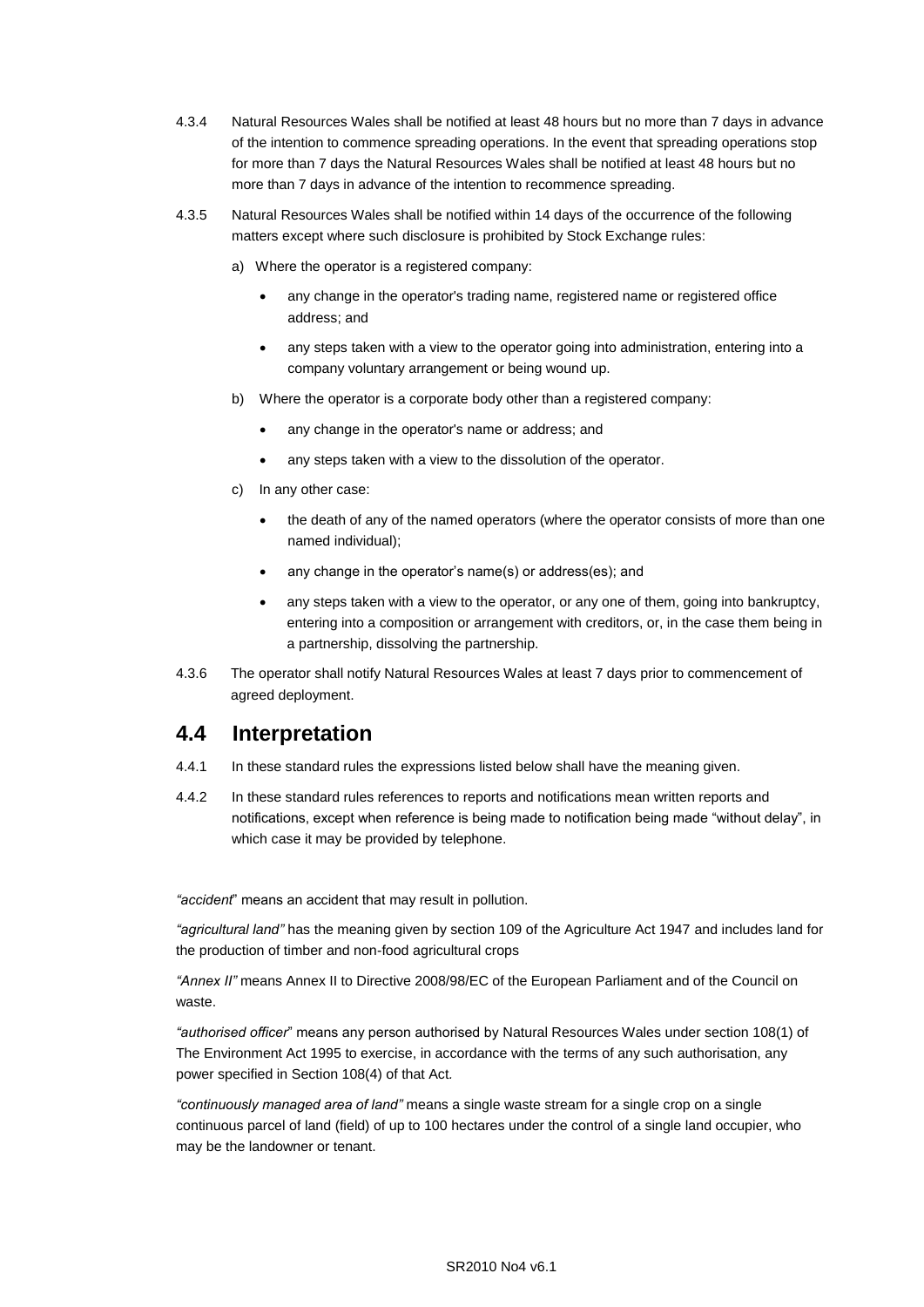"*deployment form"* means Natural Resources Wales form (LPD1) that requires site specific information and control measures to be provided and agreed prior to the use of any mobile plant under these Standard Rules.

"*domestic purposes*" has the same meaning as in section 218 of the Water Industry Act 1991.

*"emissions to land*", include emissions to groundwater.

*"emissions of substances not controlled by emission limits"* means emissions of substances to air, water or land from the activities, either from emission points specified in these standard rules or from other localised or diffuse sources, which are not controlled by an emission limit.

"*European Site*" means candidate or Special Area of Conservation and proposed or Special Protection Area in England and Wales, within the meaning of Council Directives 79/409/EEC on the conservation of wild birds and 92/43/EEC on the conservation of natural habitats and of wild flora and fauna and the Conservation of Habitats and Species Regulations 2010. Internationally designated Ramsar sites are dealt with in the same way as European sites as a matter of government policy and for the purpose of these rules will be considered as a European Site.

*"food production purposes"* means the manufacturing, processing, preserving or marketing purposes with respect to food or drink for which water supplied to food production premises may be used, and for the purposes of this definition "food production purposes" means premises used for the purposes of a business of preparing food or drink for consumption otherwise than on the premises.

"frozen" means when the soil is frozen for more than 12 hours in the previous 24 hours. Days when soil is frozen overnight but thaws out during the day do not count.

*"groundwater"* means all water, which is below the surface of the ground in the saturation zone and in direct contact with the ground or subsoil.

"groundwater Safeguard Zone" has the meaning given in the document titled "Groundwater Protection: Principles and practice" (GP3) published by the Environment Agency in 2013.

*"groundwater Source Protection Zone"* has the meaning given in the document titled "Groundwater Protection: Principles and practice" (GP3) published by the Environment Agency in 2013.

*"high readily available nitrogen wastes"* has the meaning given in The Nitrate Pollution Prevention (Wales) Regulations 2013, i.e. organic wastes in which more than 30% of the total nitrogen content is available to the crop at the time of spreading.

"*inland water*" has the meaning given by section 221(1) of the Water Industry Act 1991.

*"Natural Resources Wales*" means the Natural Resources Body for Wales established by article 3 of the Natural Resources Body for Wales (Establishment) Order 2012. The Natural Resources Body for Wales (Functions) Order 2013 transferred the relevant functions of the Countryside Council for Wales, and functions of the Environment Agency and the Forestry Commission in Wales to the Natural Resources Body for Wales.

"*NVZ closed periods*" has the meaning given in The Nitrate Pollution Prevention (Wales) Regulations 2013.

*"pollution"* means emissions as a result of human activity which may—

- (a) be harmful to human health or the quality of the environment,
- (b) cause offence to a human sense,
- (c) result in damage to material property, or
- (d) impair or interfere with amenities and other legitimate uses of the environment.

"*quarter*" means a calendar year quarter commencing on 1 January, 1 April, 1 July or 1 October.